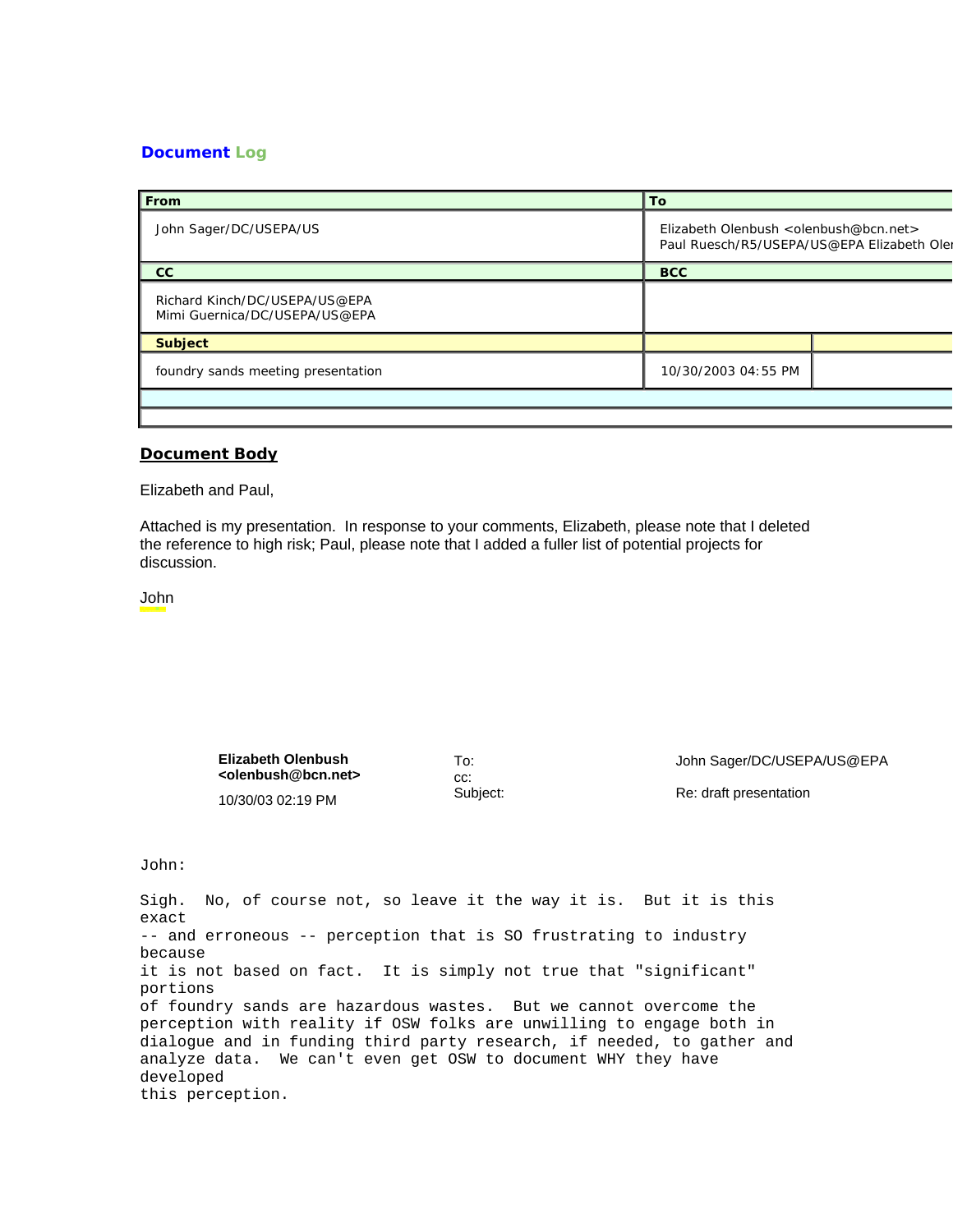Having vented on that point, obviously we are all hoping that next week's meetings provide a point of departure for a new and constructive dialogue with the agency that will replace perception with fact and lead to areas of consensus. If further research is needed to make people comfortable, then we should be addressing ourselves to that issue rather than allowing perception to guide policy.

Elizabeth

At 11:54 AM 10/30/2003 -0500, you wrote:

>Regarding your comment that my characterization of the range of risks >posed by foundry sands--from "low (or none) to high"--might cause some >hysterics over use of the word "high", would you prefer that the range >be described as from "clean to hazardous"? Right or wrong, there is a >perception in my office of regulators that there is a significant >portion of sands that are hazardous wastes, and I think this is a >significant obstacle for the the industry to overcome in trying to >promote reuse.  $\overline{\phantom{a}}$ 

> > > > Elizabeth > > Olenbush To: John > Sager/DC/USEPA/US@EPA > <olenbush@bcn.net cc: Paul > Ruesch/R5/USEPA/US@EPA > > Subject: Re: draft > presentation > > > 10/29/03 05:16 > PM > > >  $\rightarrow$  $\rightarrow$ >John, I looked this over very quickly. Most significant comment I have >is >the title: we really don't refer to a "foundry sands industry". >Probably >better to refer to Foundry Industry in the context of building >partnerships. Other comments: Slide 7: some in industry will have >hysterics about comment that sands are "high" risk -- they would >interpret